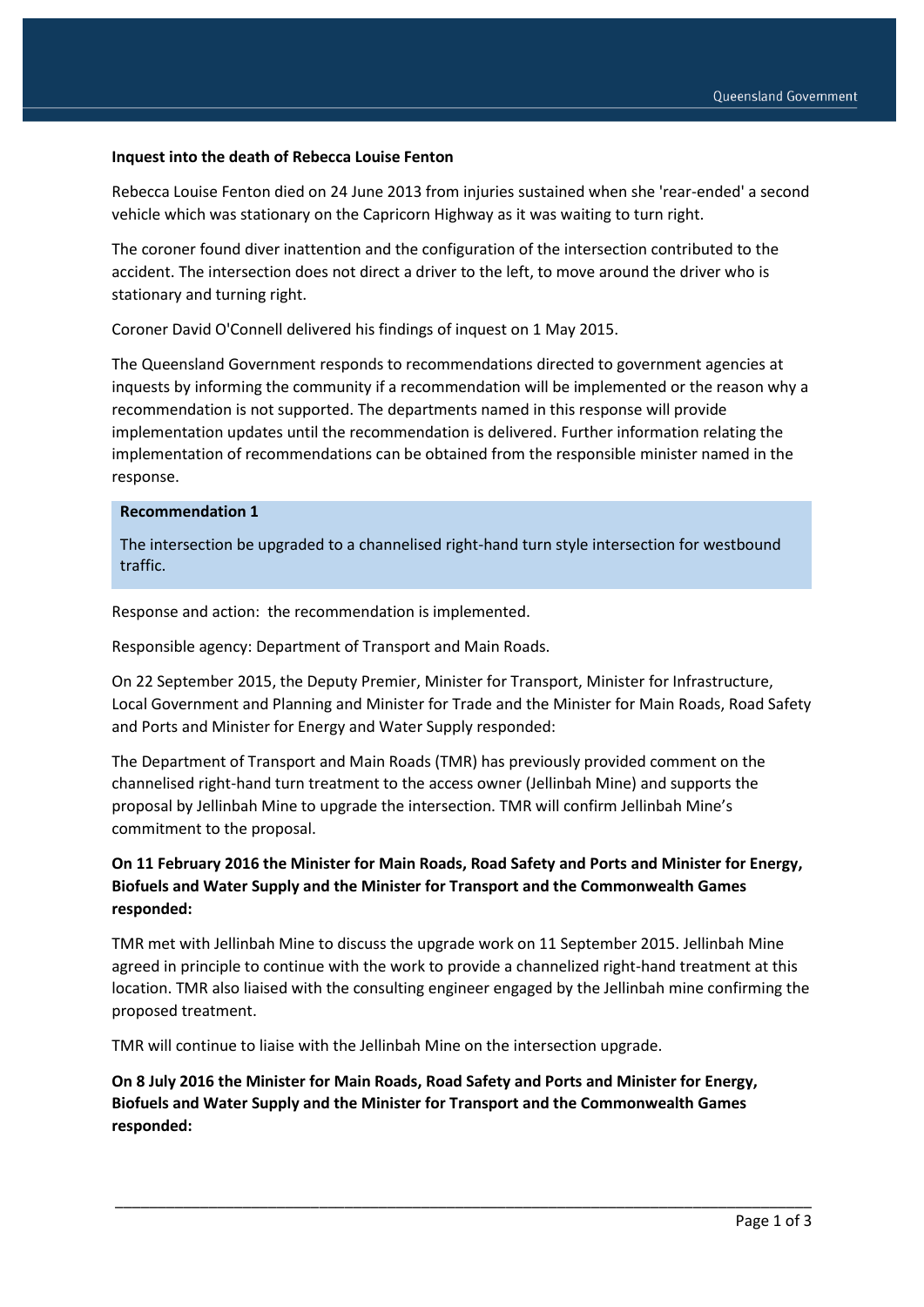The Department of Transport and Main Roads approved the access design and is processing the application to work in the state controlled road corridor.

Jellinbah Mine are preparing to go to tender soon to secure a suitable contractor. They have advised that they expect the access works to be completed in late 2016.

## **On 14 May 2017 the Minister for Main Roads, Road Safety and Ports and Minister for Energy, Biofuels and Water Supply responded:**

Approval was granted to commence work at the intersection. The tender process for a construction contractor will commence shortly.

### **On 26 February 2018 the Minister for Transport and Main Roads responded:**

Work to upgrade the intersection of the Capricorn Highway and Boonal Haul Road east of Blackwater commenced on 2 May 2017.

The work includes construction of a protected right-turn channelized lane in the westbound direction at the intersection, and a concrete barrier on the southern side of the road between the highway and the railway line. Intersection flag lighting is also included in the design.

The constructions works were completed in August 2017.

#### **Recommendation 2**

The Department of Transport and Main Roads take all steps necessary to assist in the early implementation of the channelised right-hand turn intersection upgrade.

Response and action: the recommendation is implemented.

Responsible agency: Department of Transport and Main Roads.

On 22 September 2015, the Deputy Premier, Minister for Transport, Minister for Infrastructure, Local Government and Planning and Minister for Trade and the Minister for Main Roads, Road Safety and Ports and Minister for Energy and Water Supply responded:

A condition for a barrier between the roadway and the rail line has delayed any commitment by Jellinbah Mine to proceed with construction.

The Department of Transport and Main Roads (TMR) will confirm technical detail of the barrier and pursue alternative treatment to reduce cost of work.

### **On 11 February 2016 the Minister for Main Roads, Road Safety and Ports and Minister for Energy, Biofuels and Water Supply and the Minister for Transport and the Commonwealth Games responded:**

TMR's Fitzroy District is currently seeking funding to construct the barrier adjacent to the rail corridor.

TMR will continue to assist in the implementation of the channelised right-hand treatment at this location.

\_\_\_\_\_\_\_\_\_\_\_\_\_\_\_\_\_\_\_\_\_\_\_\_\_\_\_\_\_\_\_\_\_\_\_\_\_\_\_\_\_\_\_\_\_\_\_\_\_\_\_\_\_\_\_\_\_\_\_\_\_\_\_\_\_\_\_\_\_\_\_\_\_\_\_\_\_\_\_\_\_\_

**On 8 July 2016 the Minister for Main Roads, Road Safety and Ports and Minister for Energy, Biofuels and Water Supply and the Minister for Transport and the Commonwealth Games responded:**